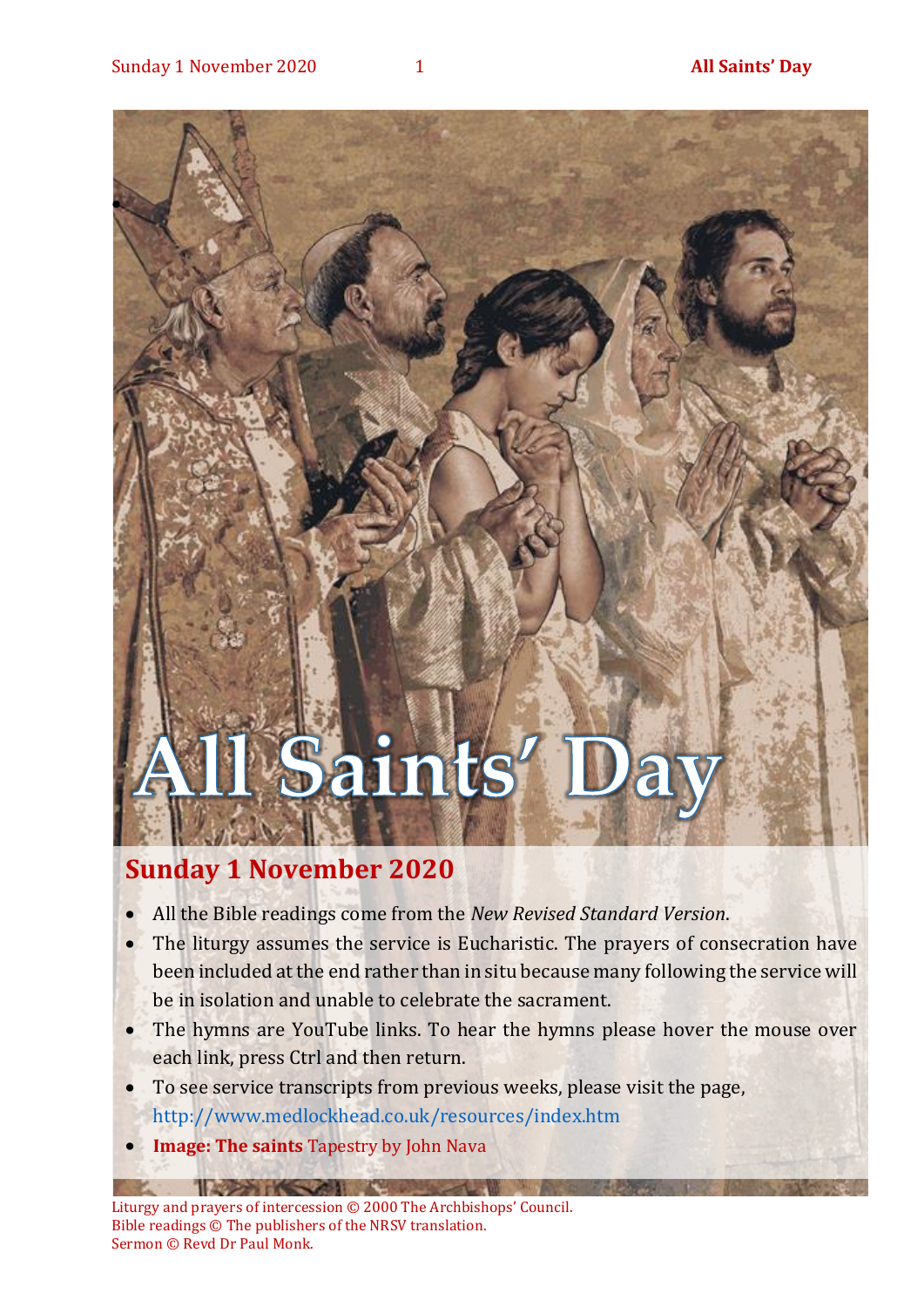#### **Introduction and welcome**

HYMN 1 **[For all the saints](https://youtu.be/mOC0Mb--FWY)** (please click on this link to hear the hymn)

#### **The Welcome**

In the name of the Father, and of the Son, and of the Holy Spirit

All **Amen.**

The Lord be with you

All **And also with you.**

#### **The Preparation**

All **Almighty God,**

**to whom all hearts are open, all desires known, and from whom no secrets are hidden: cleanse the thoughts of our hearts by the inspiration of your Holy Spirit, that we may perfectly love you, and worthily magnify your holy name; through Christ our Lord. Amen.**

Our Lord Jesus Christ said:

The first commandment is this: 'Hear, O Israel, the Lord our God is the only Lord. You shall love the Lord your God with all your heart, with all your soul, with all your mind, and with all your strength.'

And the second is this: 'Love your neighbour as yourself.' There is no other commandment greater than these. On these two commandments hang all the law and the prophets.

#### All **Amen. Lord, have mercy.**

Christ calls us to share the heavenly banquet of his love with all the saints in earth and heaven. Therefore, knowing our unworthiness and sin, let us confess our sins in penitence and faith, firmly resolved to keep God's commandments and to live in love and peace with all.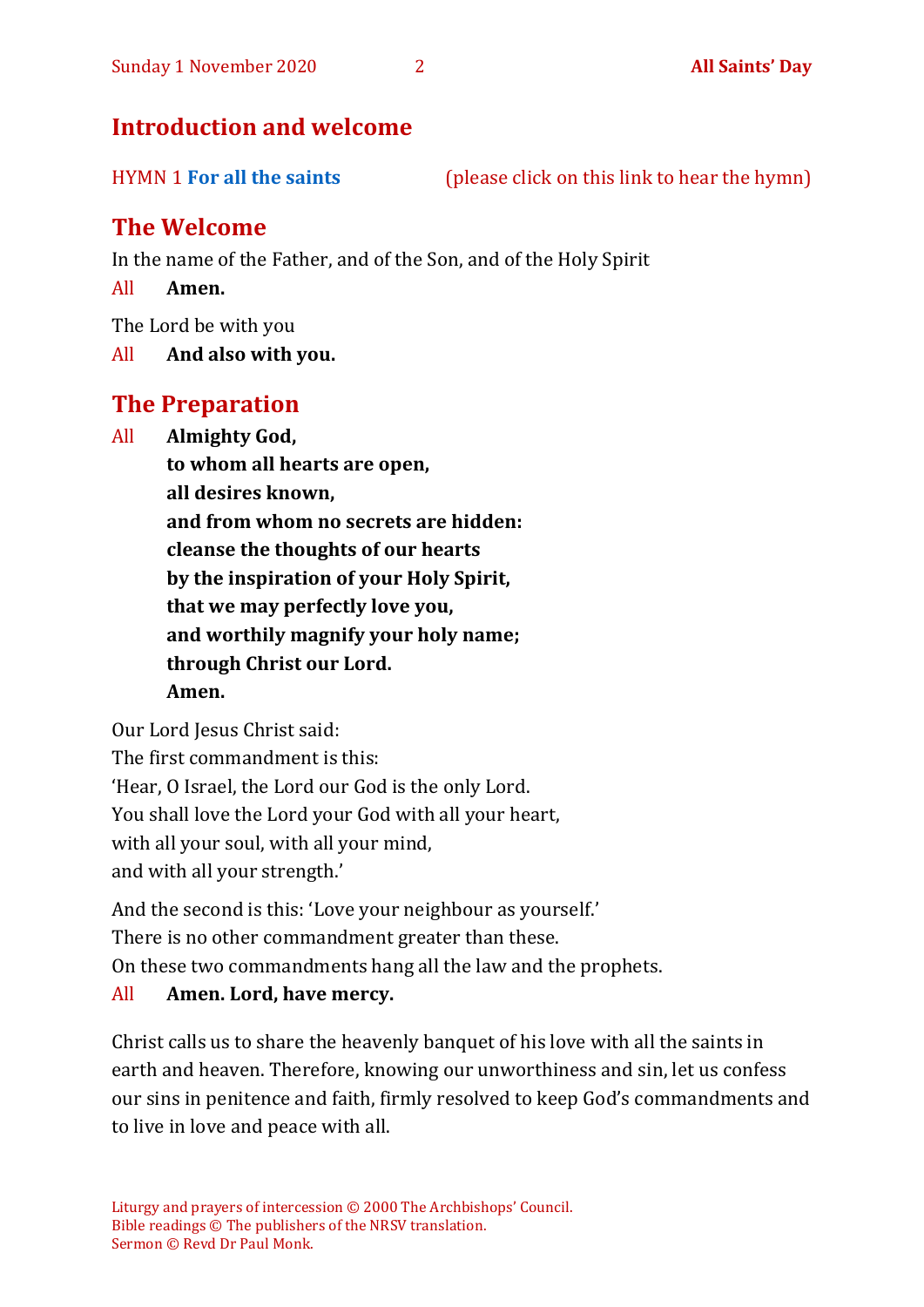All **Almighty God, our heavenly Father, we have sinned against you and against our neighbour in thought and word and deed, through negligence, through weakness, through our own deliberate fault. We are truly sorry and repent of all our sins. For the sake of your Son Jesus Christ, who died for us, forgive us all that is past and grant that we may serve you in newness of life to the glory of your name. Amen.**

Almighty God,

who forgives all who truly repent, have mercy upon you, pardon and deliver you from all your sins, confirm and strengthen you in all goodness, and keep you in life eternal; through Jesus Christ our Lord. All **Amen.**

#### **The Gloria**

This version of the Gloria is sung to the tune of 'Cwm Rhondda'. Click **[here](about:blank)** for the tune.

All **Glory be to God in Heaven, Songs of joy and peace we bring, Thankful hearts and voices raising, To creation's Lord we sing. Lord we thank you, Lord we praise you, Glory be to God our King: Glory be to God our King. Lamb of God, who on our shoulders, Bore the load of this world's sin; Only Son of God the Father, You have brought us peace within.**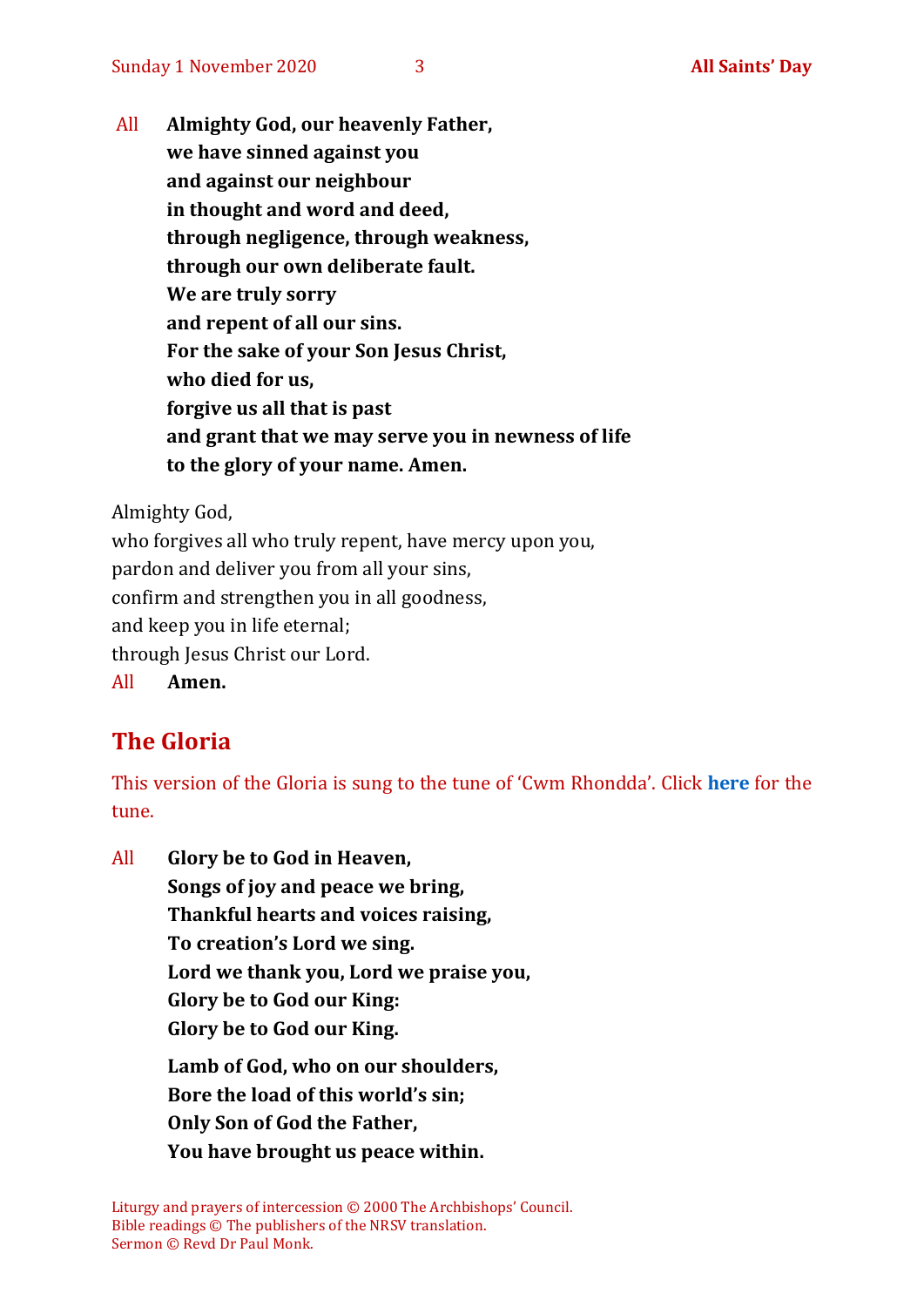**Lord, have mercy, Christ have mercy, Now your glorious reign begin: Now your glorious reign begin.**

**You O Son of God are Holy, You we praise with one accord. None in heav'n or earth is like you, Only you are Christ the Lord. With the Father and the Spirit, Ever worshipped and adored: Ever worshipped and adored.**

#### **The Collect for All Saints'**

Almighty God, you have knit together your elect in one communion and fellowship in the mystical body of your Son Christ our Lord: grant us grace so to follow your blessed saints in all virtuous and godly living that we may come to those inexpressible joys that you have prepared for those who truly love you; through Jesus Christ your Son our Lord, who is alive and reigns with you, in the unity of the Holy Spirit, one God, now and for ever. All **Amen.**

#### **First reading**

A reading from the Revelation of Saint John the Divine

After this I looked, and there was a great multitude that no one could count, from every nation, from all tribes and peoples and languages, standing before the throne and before the Lamb, robed in white, with palm branches in their hands. They cried out in a loud voice, saying,

'Salvation belongs to our God who is seated on the throne, and to the Lamb!'

And all the angels stood around the throne and around the elders and the four living creatures, and they fell on their faces before the throne and worshipped God, singing,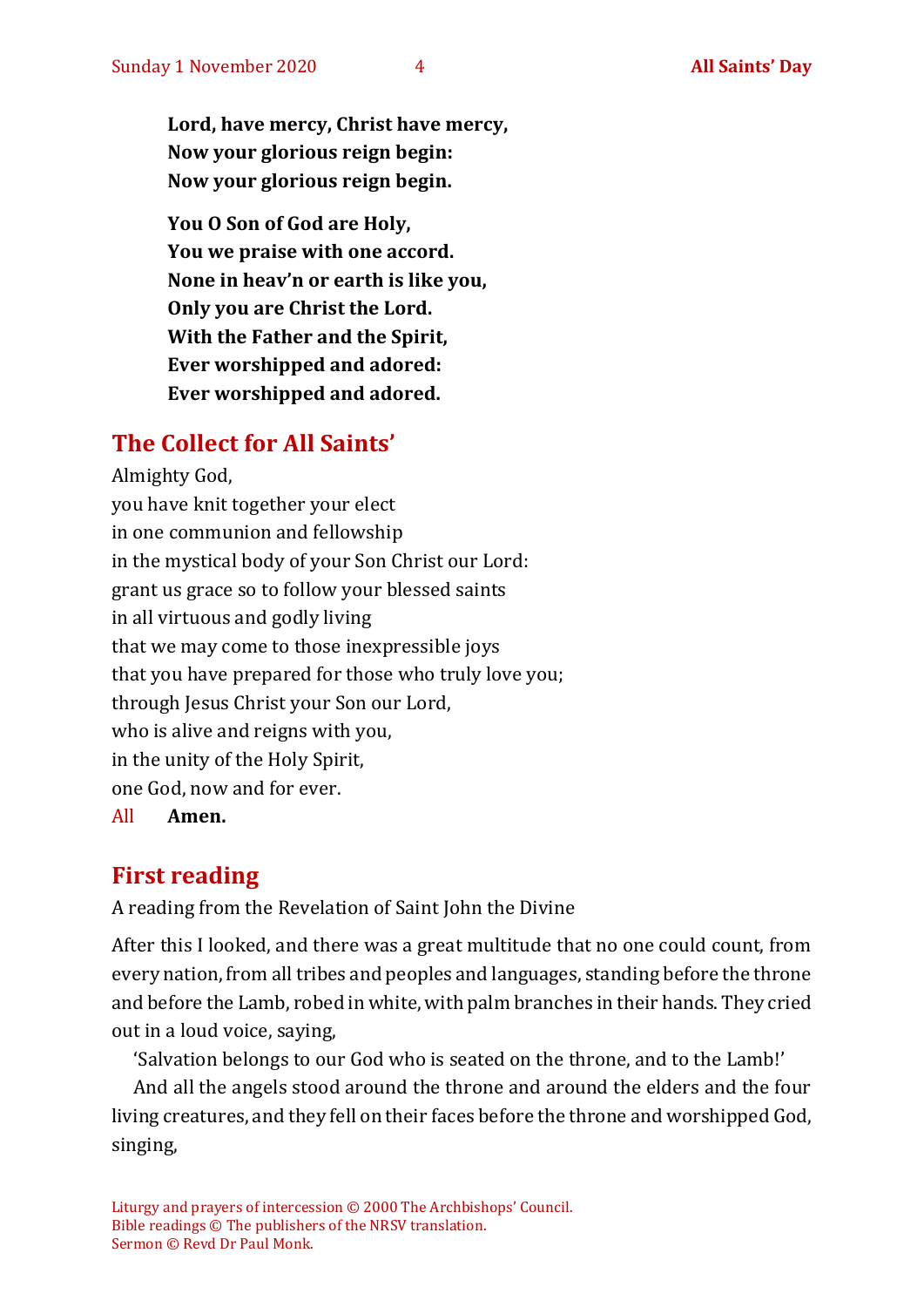'Amen! Blessing and glory and wisdom

and thanksgiving and honour

and power and might

be to our God for ever and ever! Amen.'

Then one of the elders addressed me, saying, 'Who are these, robed in white, and where have they come from?' I said to him, 'Sir, you are the one that knows.' Then he said to me, 'These are they who have come out of the great ordeal; they have washed their robes and made them white in the blood of the Lamb.

For this reason they are before the throne of God,

and worship him day and night within his temple,

and the one who is seated on the throne will shelter them.

They will hunger no more, and thirst no more;

the sun will not strike them,

nor any scorching heat;

for the Lamb at the centre of the throne will be their shepherd,

and he will guide them to springs of the water of life,

and God will wipe away every tear from their eyes.' *Revelation 7:9–17*

This is the Word of the Lord

All **Thanks be to God.**

#### **Second reading**

A reading from the First Letter of Saint John

See what love the Father has given us, that we should be called children of God; and that is what we are. The reason the world does not know us is that it did not know him. Beloved, we are God's children now; what we will be has not yet been revealed. What we do know is this: when he is revealed, we will be like him, for we will see him as he is. And all who have this hope in him purify themselves, just as he is pure. *1 John 3:1–3*

This is the Word of the Lord

All **Thanks be to God.**

HYMN 2 **[O when the saints go marching in](https://youtu.be/advlnJPEbEw)** (click on this link to hear the hymn)

#### **Gospel reading**

Hear the Gospel of our Lord Jesus Christ according to Matthew

#### All **Glory to you O Lord.**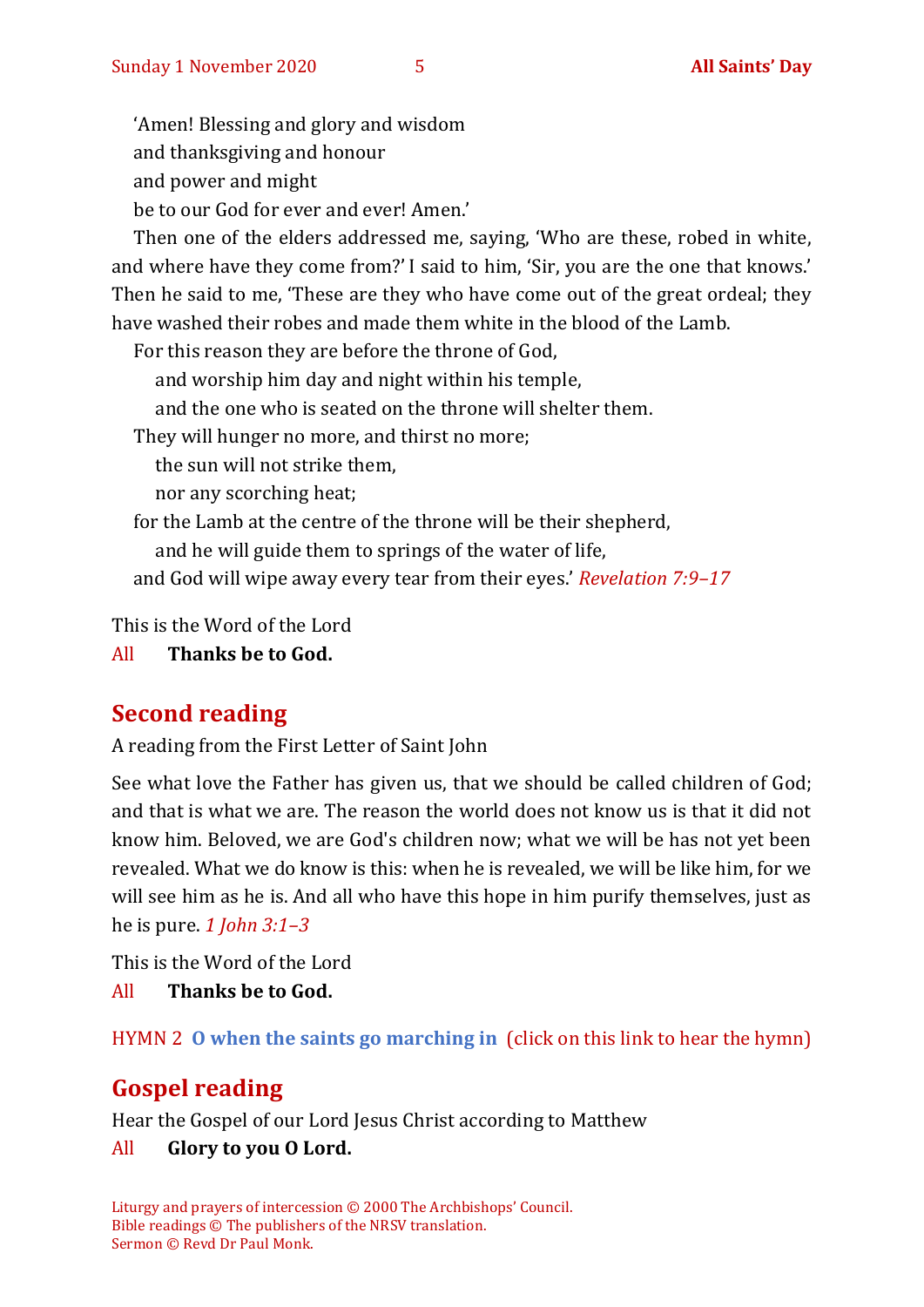When Jesus saw the crowds, he went up the mountain; and after he sat down, his disciples came to him. Then he began to speak, and taught them, saying,

'Blessèd are the poor in spirit, for theirs is the kingdom of heaven.

Blessèd are those who mourn, for they will be comforted.

Blessèd are the meek, for they will inherit the earth.

Blessèd are those who hunger and thirst for righteousness, for they will be filled.

Blessèd are the merciful, for they will receive mercy.

Blessèd are the pure in heart, for they will see God.

Blessèd are the peacemakers, for they will be called children of God.

Blessèd are those who are persecuted for righteousness' sake, for theirs is the kingdom of heaven.

Blessèd are you when people revile you and persecute you and utter all kinds of evil against you falsely on my account.

'Rejoice and be glad, for your reward is great in heaven, for in the same way they persecuted the prophets who were before you.' *Matthew 5:1–12*

This is the Gospel of the Lord

#### All **Praise to you O Christ.**

#### **Sermon**

A small child was shown around a church for the first time. He fascinated by the stained-glass windows. 'Who are they?' he gasped, pointing to the figures in the glass.

'They are the saints,' replied his mother.

That evening, the child went home and told his father of his church visit. 'What did you see?' asked the father. 'I saw saints!' replied the child. 'Oh yes?', asked his father … and who *are* the saints?' Without a paus, the child replied, 'they are the people who the light shines through'. It's a good definition and explains why the saints are shown in a stained-glass window with a halo.

In the New Testament, the word 'saint' always translates the words 'sanctified' or 'holy', both of which mean people in whom the Holy Spirit of God lives. Both words imply a person who is walking in the way of Jesus.

We often think of the saints as being dead so now lives in Heaven But when we look, for example, at the beginning of St Paul's letters, we find him using the word 'saint' to describe the *present* members of the churches. Ephesians 1:1 says, 'To the saints in Ephesus!' There'd be no point in writing to dead members of a church!

The beatitudes in today's Gospel reading tell us how to become such saints, living people through whom the light shines.

The list starts by describing the beginning of the process. It says, 'Blessed are the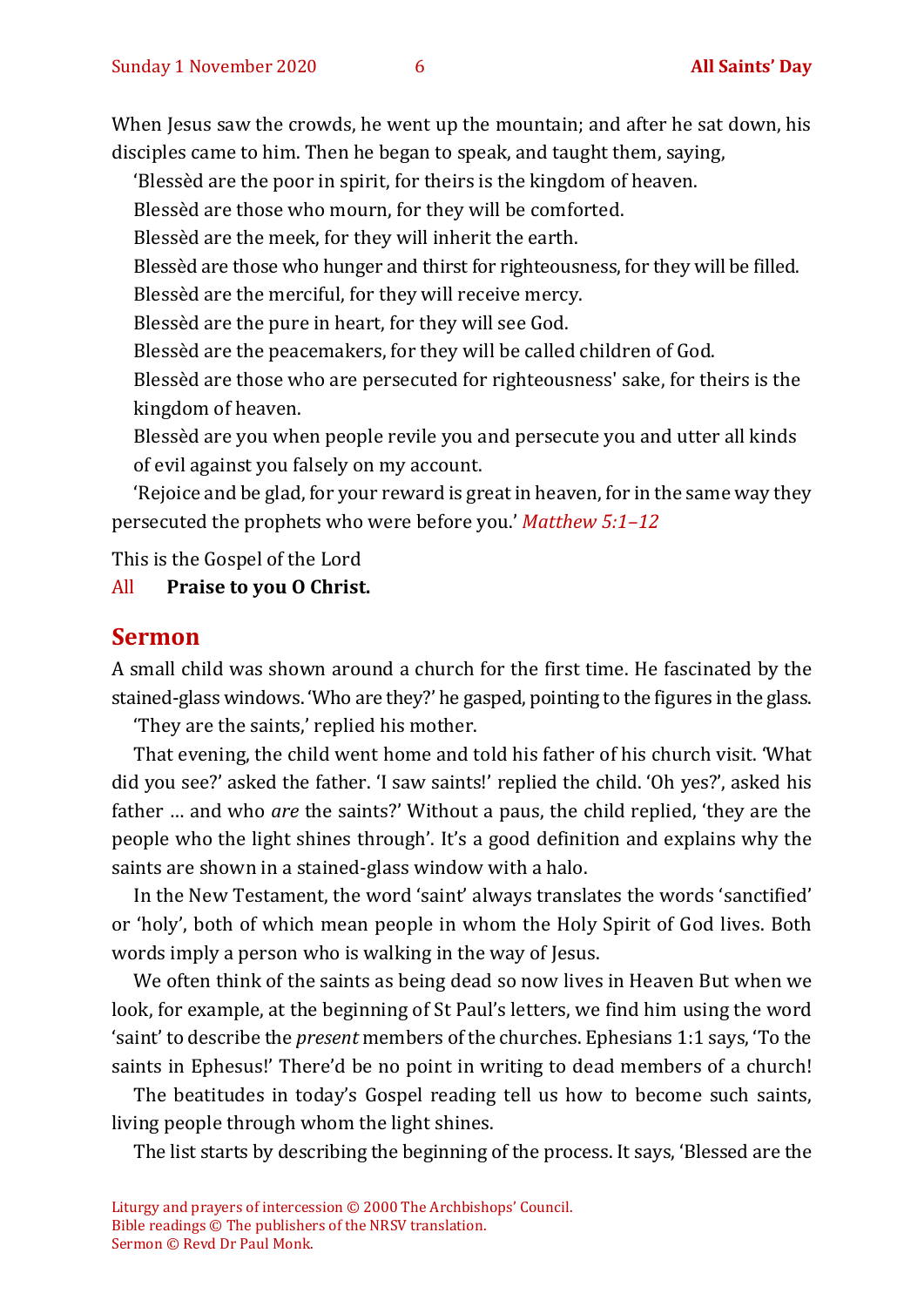poor in spirit for theirs is the Kingdom of God.' The word 'blessed' implies that God is working in and through someone. They are the instrument by which God's blessing is transmitted. The phrase 'blessed are the poor in spirit' therefore means something more like, 'you are allowing God to work in you if you are poor in spirit.'

Our quest to become a saint and our eternal future both rely on poverty of spirit. How? Imagine we hold a bottle and fill it with something, anything. The bottle cannot accommodate anything else if it's already full; we can add something to the bottle if it's slightly empty; we can half fill the bottle if it's half empty; and so on.

We then translate the metaphor to ourselves. A human soul is usually filled with thoughts of self and desires to glorify itself, so it is not poor in spirit—quite the reverse. To let the Holy Spirit of God enter our soul we must remove these desires and decrease the extent to which we obey our own spirit. We learn to become poor in spirit as we give up the right to be our own person in order to let God take over.

We increasingly inherit the Kingdom of God as He takes over, and a saint is born.

The beatitudes continue and tell us the sequence of events as a Christian grows into sainthood and confirms their place in heaven.

Once we start the process giving up of self that Jesus calls 'poverty of spirit,' we start to mourn—not over people we once knew but over ourselves, because we recognise our past sins, in response to the people we were and to some extent still are: in a word, we *repent*. As it turn around and re-orient our soul toward God, and the promise is that God will comfort us. How? because the Holy Spirit will enter us in greater power (and remember that Jesus called him 'the comforter'). We become aware of who we are and become meek—the humility to see who we are, looking beneath the surface and facing up to what we were and striving to become new.

Such meekness lets us see things *God's* way to the extent we inherit the Kingdom of Heaven. (This awkward phrase simply means we see Heaven for what it is and thence reap its fruit.) As the Spirit dwell in us more strongly, His spiritual power impels us to bring Godliness to others: we hunger and thirst after righteousness. We become more like the Jesus whose trademark prayer needs to start, 'Your Kingdom come, here on earth as it is in Heaven.'

We grow to become merciful because God is.

The beatitudes describe the build-up of the Spirit in our lives with the phrase 'blessed are the pure in heart, for they will see God'. Note that we don't see Him literally—with physical eyes. Rather, we start to see the world the way it should be and see the correct way to live if this world is to be in every sense God's world.

Does God shine through us? Do we make God real when people come into our presence? Are we the sort of people that folks come to if they want to know something of God? Does light shine through us—the light of Christ? Are we willing to be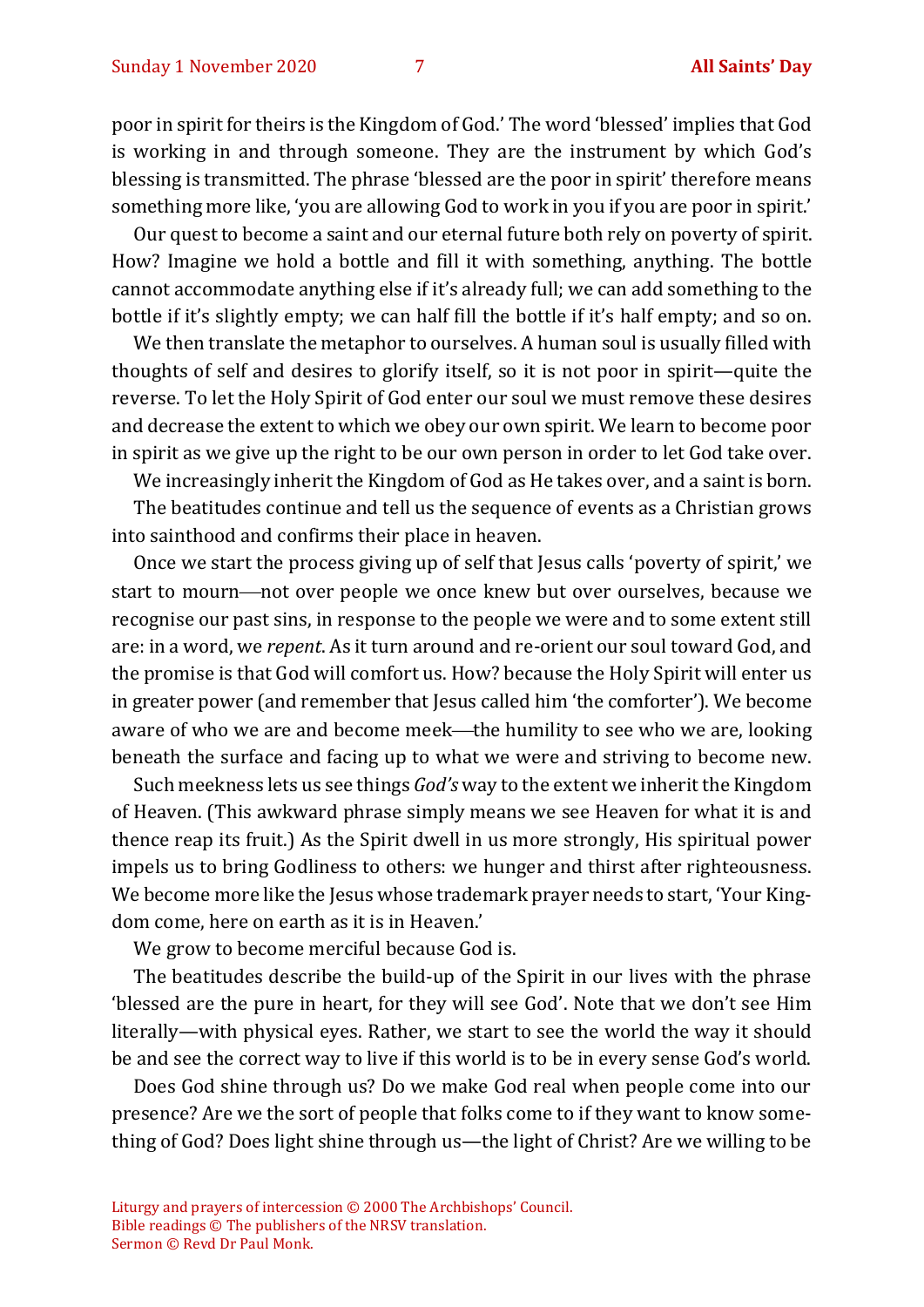poor in spirit to kick-off this vast, amazing journey of faith? The saints are the people through whom the light shines. And we are all called to be those saints.

#### **The Creed**

Do you believe and trust in God the Father, the source of all being and life, the one for whom we exist? All **We believe and trust in him.**

Do you believe and trust in God the Son, who took our human nature, died for us and rose again?

#### All **We believe and trust in him.**

Do you believe and trust in God the Holy Spirit, who gives life to the people of God and makes Christ known in the world?

#### All **We believe and trust in him.**

This is the faith of the Church.

All **This is our faith. We believe and trust in one God, Father, Son and Holy Spirit. Amen.**

#### **Prayers of intercession**

United in the company of all the faithful and looking for the coming of the kingdom, let us offer our prayers to God, the source of all life and holiness.

Merciful Lord, strengthen all Christian people by your Holy Spirit, that we may live as a royal priesthood and a holy nation to the praise of Jesus Christ our Saviour. Lord, in your mercy All **hear our prayer.**

Bless our bishop and all ministers of your Church, that by faithful proclamation of your word we may be built on the foundation of the apostles and prophets into a holy temple in the Lord. Lord, in your mercy

#### All **hear our prayer.**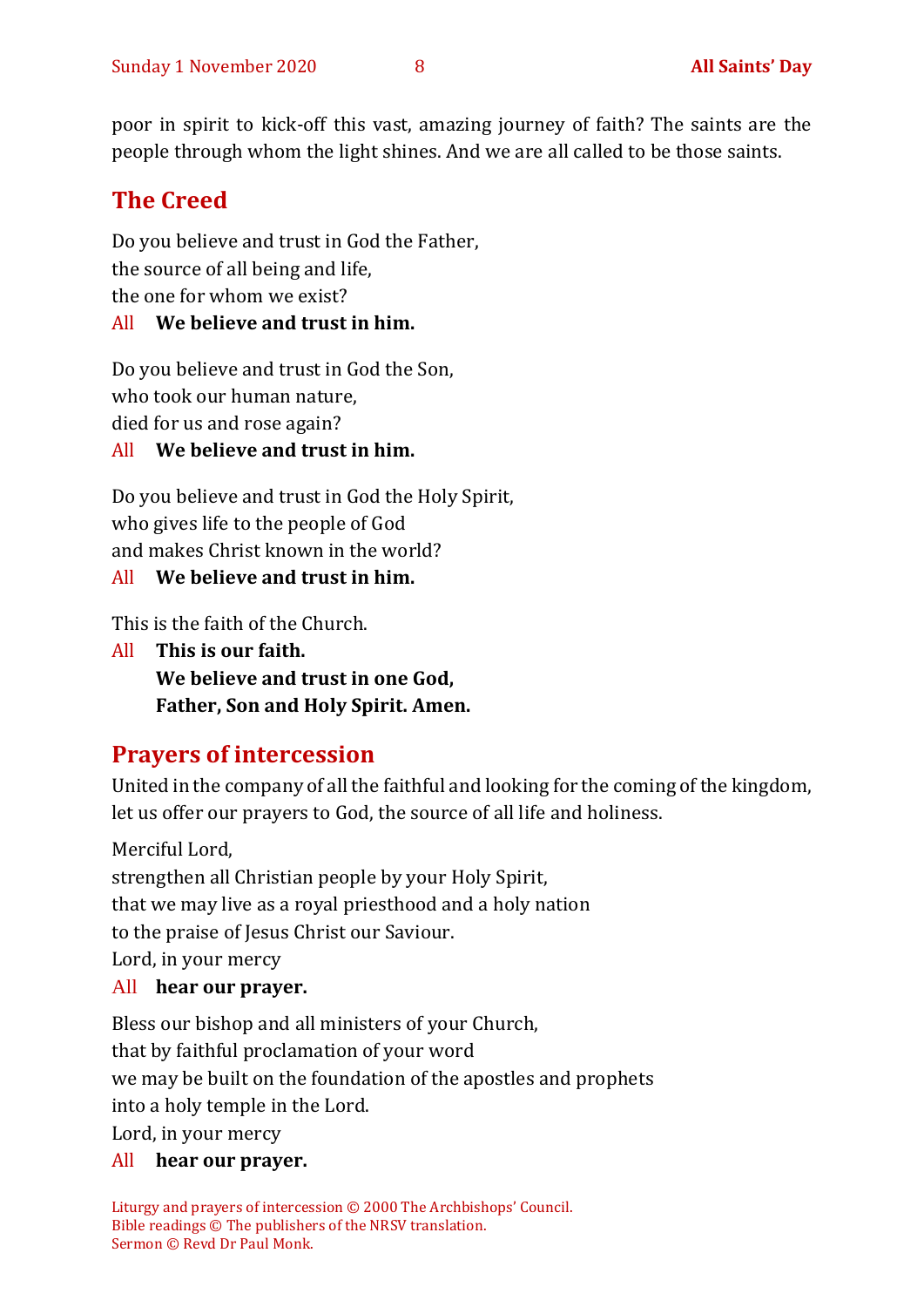Empower us by the gift of your holy and life-giving Spirit, that we may be transformed into the likeness of Christ from glory to glory.

Lord, in your mercy

#### All **hear our prayer.**

Give to the world and its peoples the peace that comes from above, that they may find Christ's way of freedom and life. Lord, in your mercy

#### All **hear our prayer.**

Hold in your embrace all who witness to your love in the service of the poor and needy; all who minister to the sick and dying; and all who bring light to those in darkness. Lord, in your mercy

#### All **hear our prayer.**

Touch and heal all those whose lives are scarred by sin or disfigured by pain, that, raised from death to life in Christ, their sorrow may be turned to eternal joy. Lord, in your mercy

#### All **hear our prayer.**

Remember in your mercy all those gone before us who have been well-pleasing to you from eternity; preserve in your faith your servants on earth, guide us to your kingdom and grant us your peace at all times. Lord, in your mercy

#### All **hear our prayer.**

Hasten the day when many will come from east and west, from north and south, and sit at table in your kingdom. Lord, in your mercy

#### All **hear our prayer.**

We give you thanks for the whole company of your saints in glory, with whom in fellowship we join our prayers and praises; by your grace may we, like them, be made perfect in your love.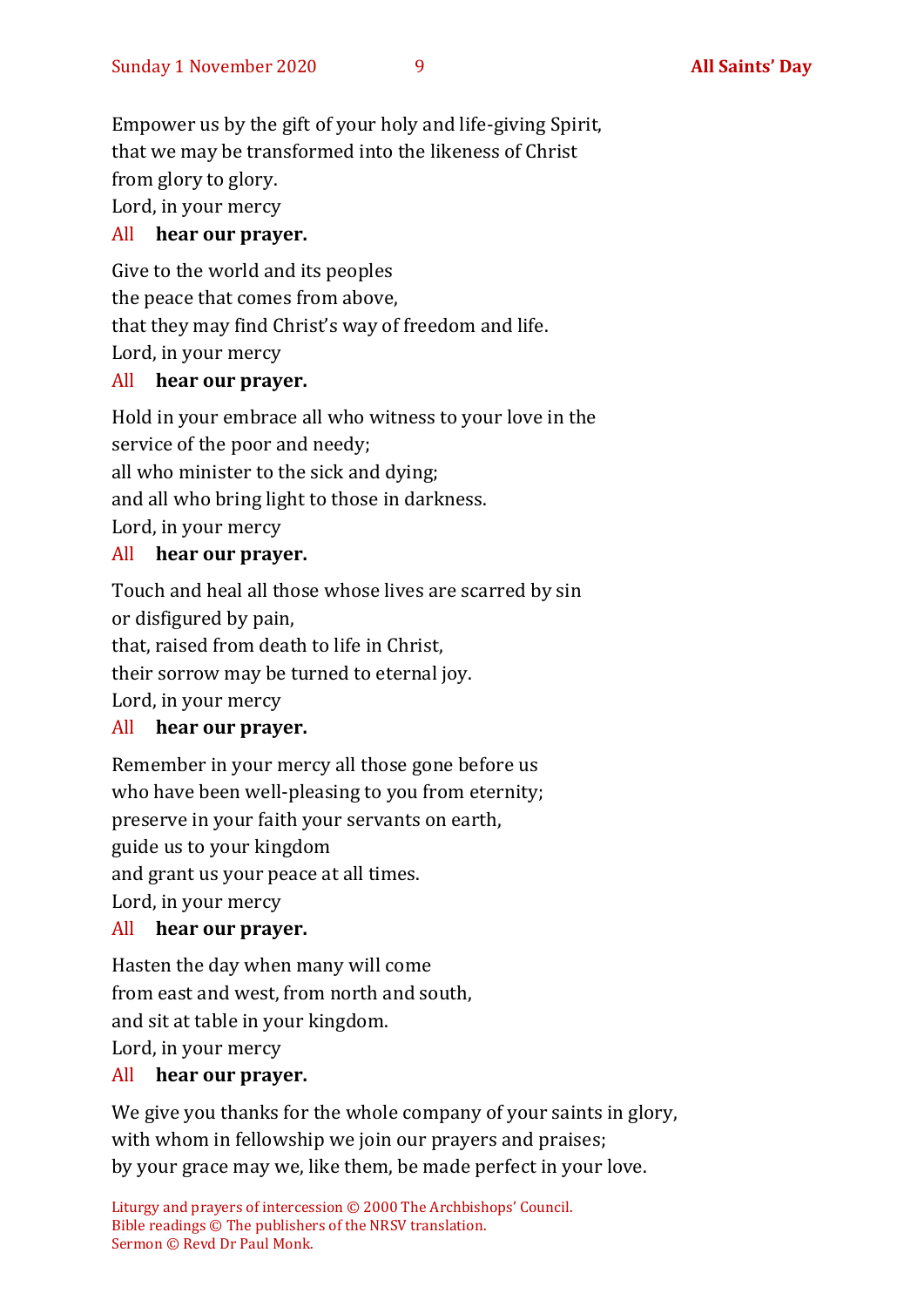All **Blessing and glory and wisdom, thanksgiving and honour and power, be to our God for ever and ever. Amen.**

Merciful Father,

All **accept these prayers for the sake of your Son, our Saviour Jesus Christ. Amen.**

#### **The peace**

May the God of peace sanctify you: may he so strengthen your hearts in holiness that you may be blameless before him at the coming of our Lord Jesus with his saints.

The peace of the Lord be always with you,

#### All **And also with you. Alleluia!**

HYMN 3 **[Brother, sister, let me serve you](https://youtu.be/hlNoxoOocZs)** (click on this link to hear the hymn)

The liturgy of the Communion Service appears below

# The Dismissal

May God, who kindled the fire of his love in the hearts of the saints, pour upon you the riches of his grace. May he give you joy in their fellowship and a share in their praises. May he strengthen you to follow them in the way of holiness and to come to the full radiance of glory. And the blessing of God the Almighty, the Father, the Son and the Holy Spirit, be with you now and remain with you always. All **Amen.**

Go in peace to love and serve the Lord.

All **In the name of Christ. Amen.**

Liturgy and prayers of intercession © 2000 The Archbishops' Council. Bible readings © The publishers of the NRSV translation. Sermon © Revd Dr Paul Monk.

HYMN 4 **[All I once held dear](https://www.youtube.com/watch?v=oxpPIa-BskY)** (click on this link to hear the hymn)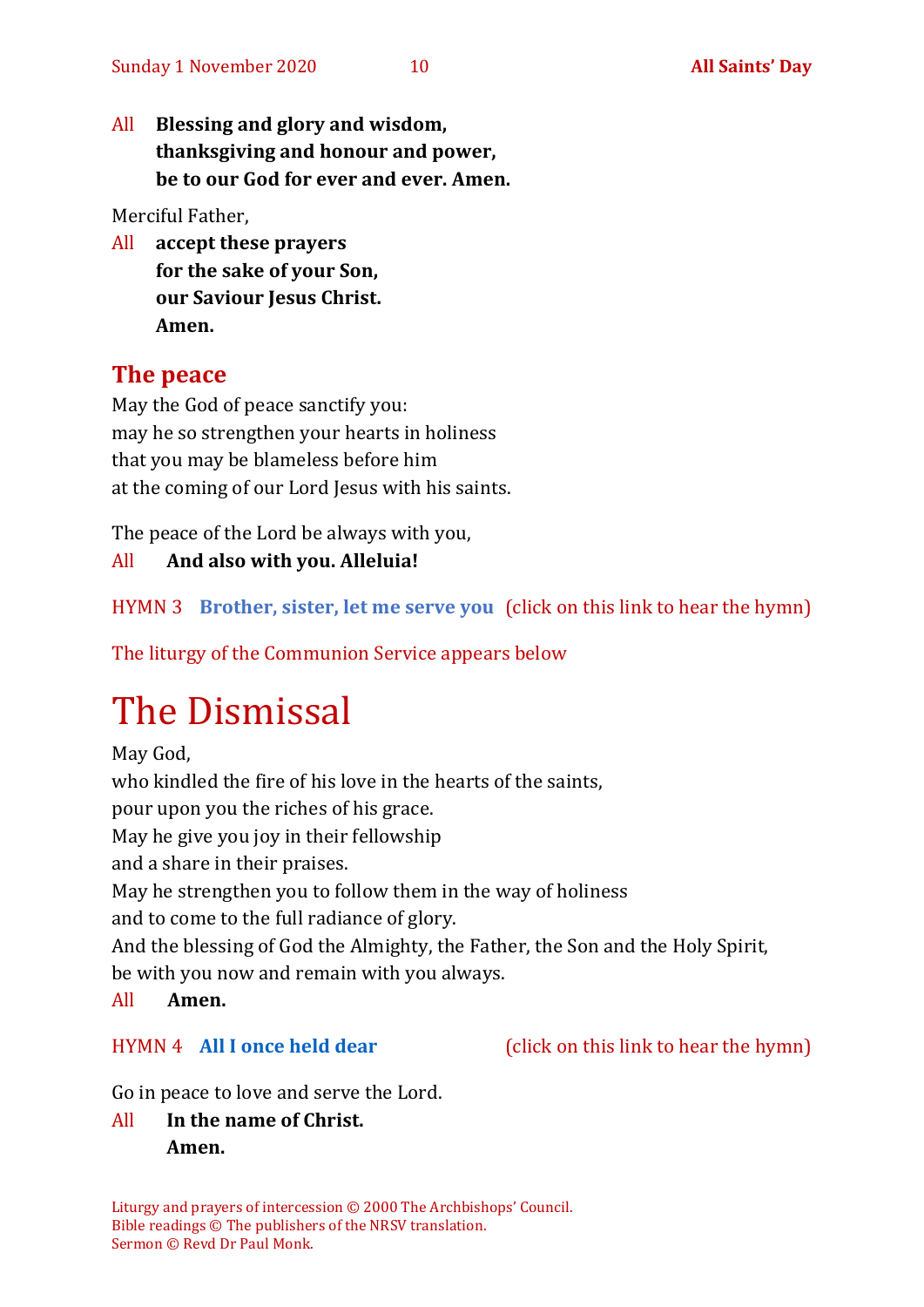## The Liturgy of the Sacrament

#### Eucharistic Prayer (prayer E)

The Lord be with you

#### All **and also with you.**

Lift up your hearts.

#### All **We lift them to the Lord.**

Let us give thanks to the Lord our God.

#### All **It is right to give thanks and praise.**

It is indeed right, our duty and our joy that we should always sing of your glory, holy Father, almighty and eternal God, through Jesus Christ your Son our Lord. For you are the hope of the nations, the builder of the city that is to come. Your love made visible in Jesus Christ brings home the lost, restores the sinner and gives dignity to the despised. In his face your light shines out, flooding lives with goodness and truth, gathering into one in your kingdom a divided and broken humanity. Therefore, with all who can give voice in your creation we glorify your name, for ever praising you and saying:

All **Holy, holy, holy Lord, God of power and might, heaven and earth are full of your glory. Hosanna in the highest. Blessed is he who comes in the name of the Lord. Hosanna in the highest.**

We praise and bless you, loving Father, through Jesus Christ, our Lord: and as we obey his command, send your Holy Spirit, that broken bread and wine outpoured may be for us the body and blood of your dear Son.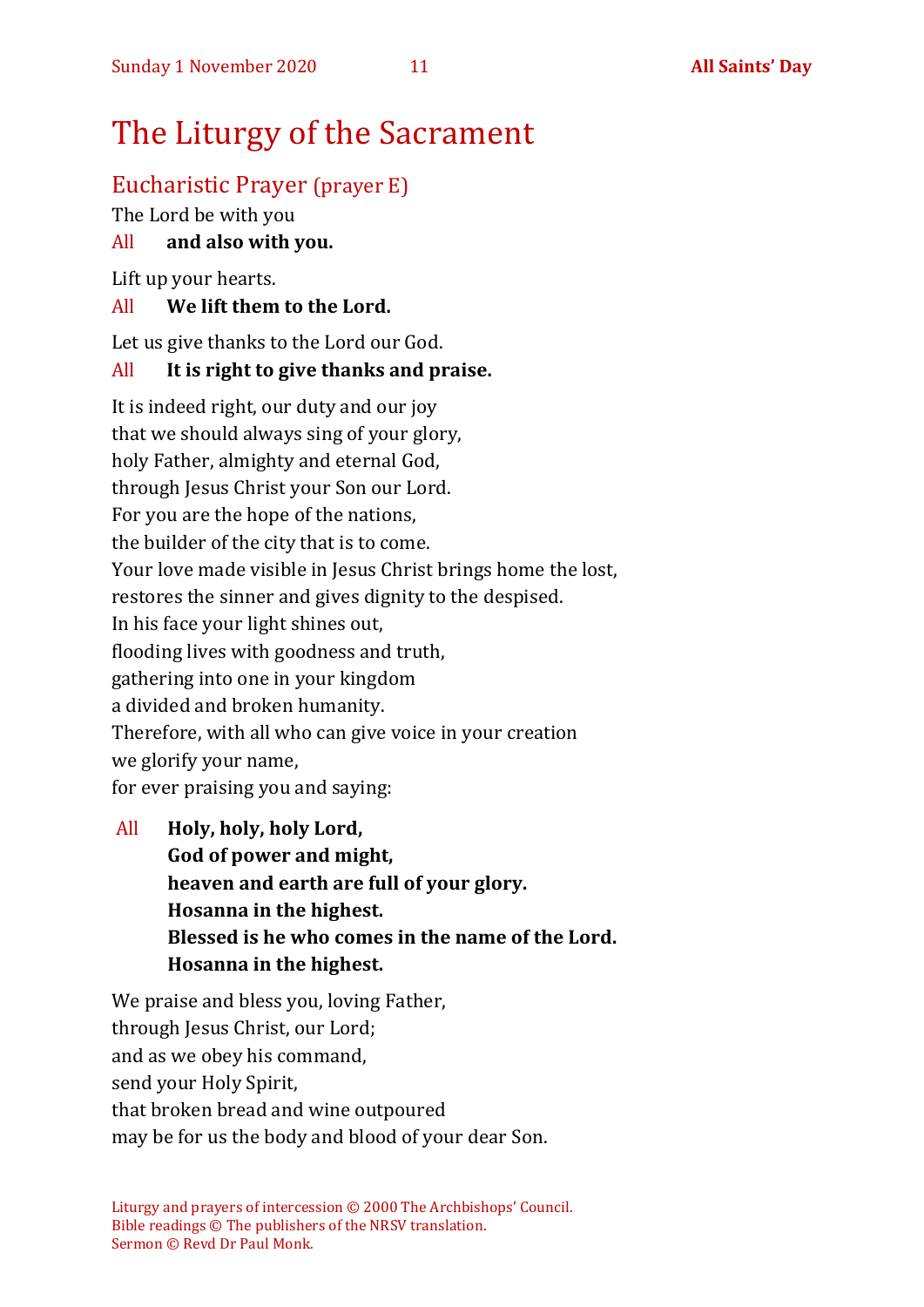On the night before he died he had supper with his friends and, taking bread, he praised you. He broke the bread, gave it to them and said: Take, eat; this is my body which is given for you; do this in remembrance of me.

When supper was ended he took the cup of wine. Again he praised you, gave it to them and said: Drink this, all of you; this is my blood of the new covenant, which is shed for you and for many for the forgiveness of sins. Do this, as often as you drink it, in remembrance of me.

So, Father, we remember all that Jesus did, in him we plead with confidence his sacrifice made once for all upon the cross.

Bringing before you the bread of life and cup of salvation, we proclaim his death and resurrection until he comes in glory.

Great is the mystery of faith:

#### All **Christ has died. Christ is risen. Christ will come again.**

Lord of all life, help us to work together for that day when your kingdom comes and justice and mercy will be seen in all the earth.

Look with favour on your people, gather us in your loving arms and bring us with all the saints to feast at your table in heaven.

Through Christ, and with Christ, and in Christ, in the unity of the Holy Spirit, all honour and glory are yours, O loving Father, for ever and ever.

#### All **Amen.**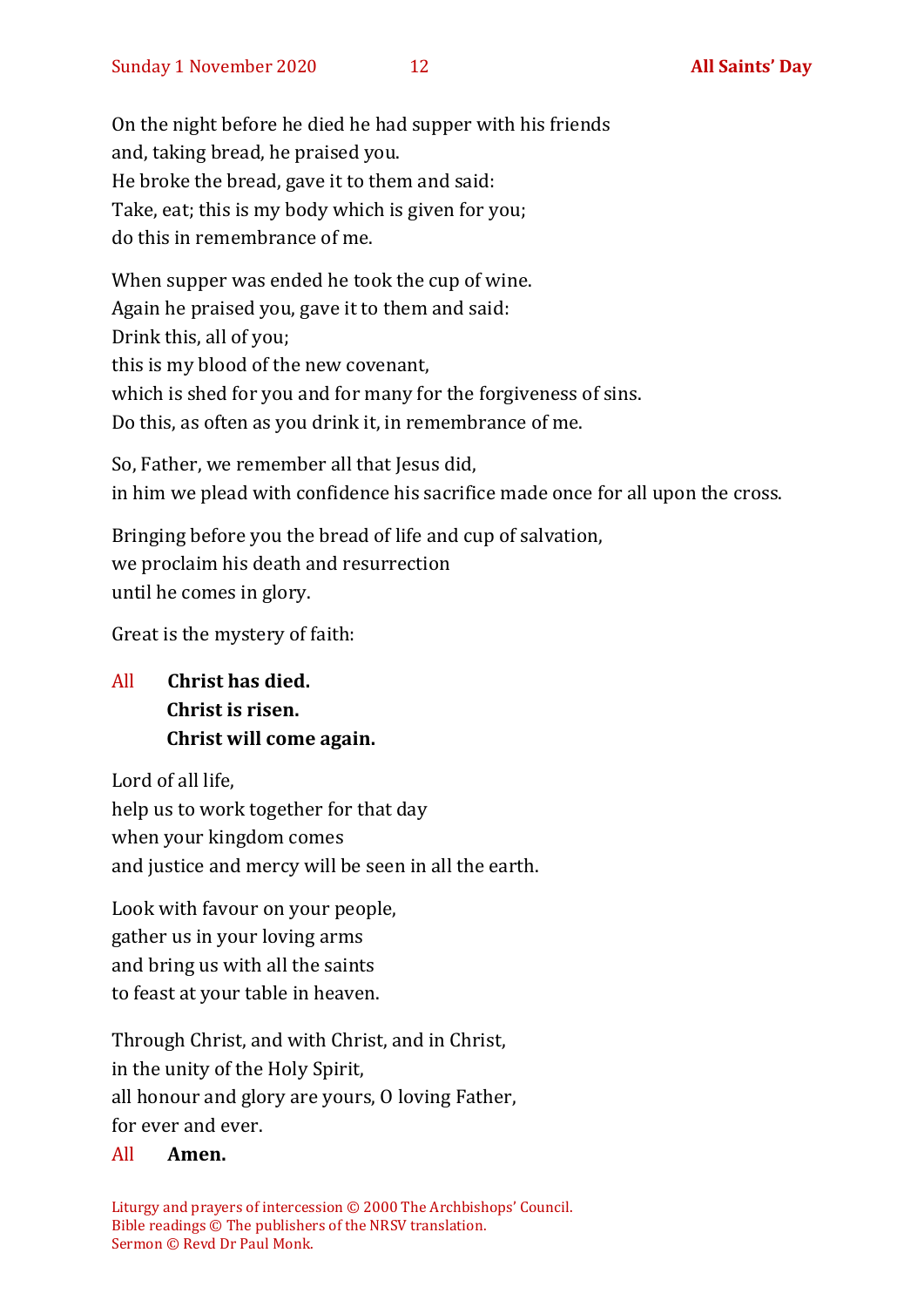#### The Lord's Prayer

As our Saviour taught us, so we pray

All **Our Father in heaven, hallowed be your name, your kingdom come, your will be done, on earth as in heaven. Give us today our daily bread. Forgive us our sins as we forgive those who sin against us. Lead us not into temptation but deliver us from evil. For the kingdom, the power,** 

**and the glory are yours now and for ever. Amen.**

#### Breaking of the Bread

We break this bread to share in the body of Christ.

- All **Though we are many, we are one body, because we all share in one bread.**
- All **Lamb of God,**

**you take away the sin of the world, have mercy on us.**

**Lamb of God, you take away the sin of the world, have mercy on us.**

**Lamb of God, you take away the sin of the world, grant us peace.**

Draw near with faith. Receive the body of our Lord Jesus Christ which he gave for you, and his blood which he shed for you. Eat and drink in remembrance that he died for you, and feed on him in your hearts by faith with thanksgiving.